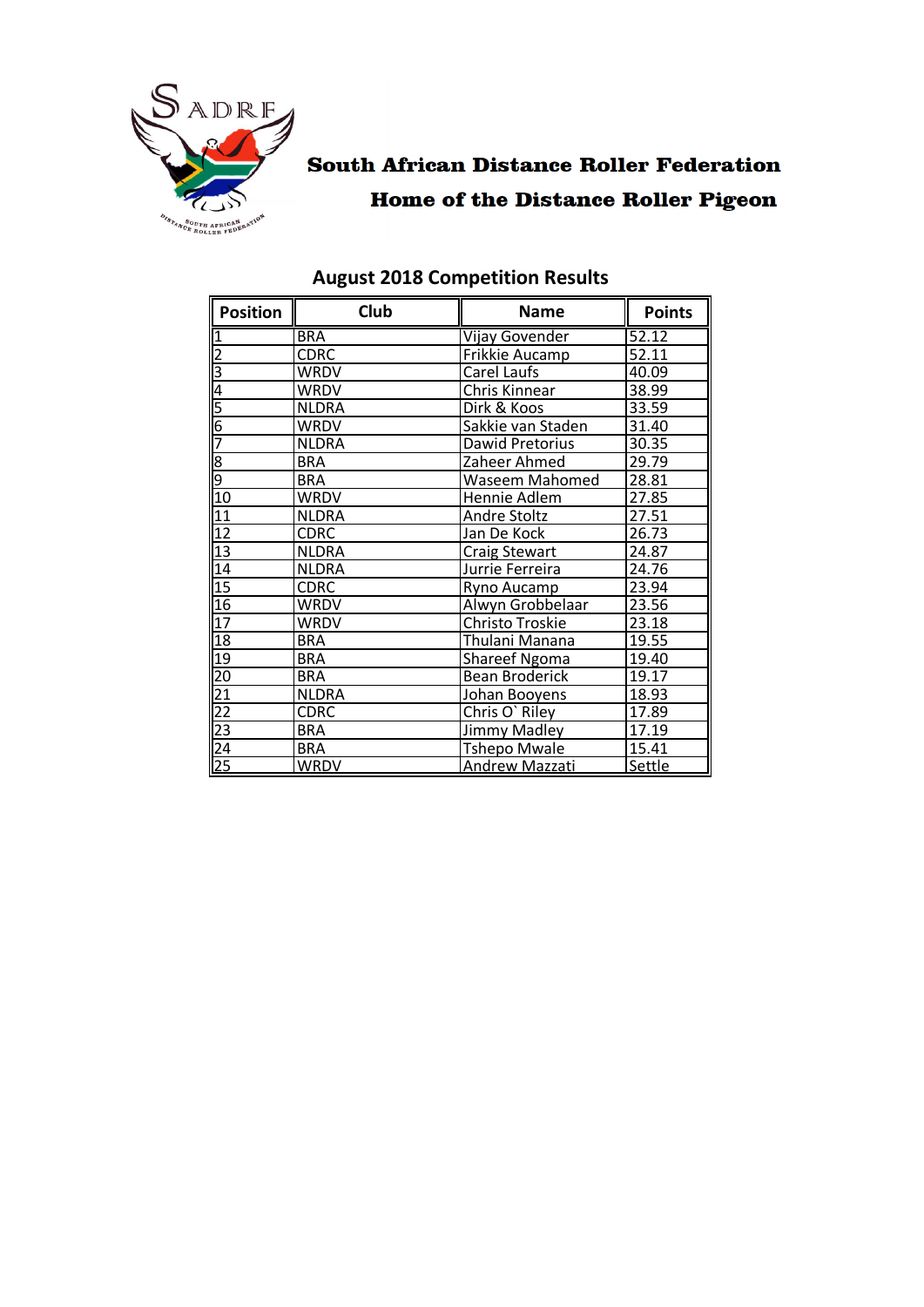

### **South African Distance Roller Federation Home of the Distance Roller Pigeon**

| Position                                                | Club         | <b>Name</b>             | <b>Points</b> |
|---------------------------------------------------------|--------------|-------------------------|---------------|
| $\overline{\mathbf{1}}$                                 | <b>CDRC</b>  | Frikkie Aucamp          | 284.92        |
|                                                         | <b>BRA</b>   | Vijay Govender          | 194.17        |
|                                                         | <b>WRDV</b>  | Carel Laufs             | 192.49        |
| $\frac{2}{3}$ $\frac{3}{4}$ $\frac{6}{5}$ $\frac{6}{7}$ | <b>WRDV</b>  | Chris Kinnear           | 167.21        |
|                                                         | <b>WRDV</b>  | Sakkie van Staden       | 166.30        |
|                                                         | <b>NLDRA</b> | <b>Andre Stoltz</b>     | 154.33        |
|                                                         | <b>BRA</b>   | Zaheer Ahmed            | 148.15        |
|                                                         | <b>WRDV</b>  | Christo Troskie         | 144.40        |
| $\frac{8}{9}$                                           | <b>NLDRA</b> | Dirk & Koos             | 136.60        |
| 10                                                      | <b>BRA</b>   | <b>Bean Broderick</b>   | 131.65        |
| $\overline{11}$                                         | <b>CDRC</b>  | Jan De Kock             | 114.81        |
| 12                                                      | <b>NLDRA</b> | <b>Craig Stewart</b>    | 107.63        |
| $\overline{13}$                                         | <b>NLDRA</b> | Jurrie Ferreira         | 104.77        |
| $\overline{14}$                                         | <b>BRA</b>   | Jimmy Madley            | 102.09        |
| $\overline{15}$                                         | <b>WRDV</b>  | Alwyn Grobbelaar        | 100.24        |
| $\overline{16}$                                         | <b>NLDRA</b> | Johan Drotskie          | 91.57         |
| $\overline{17}$                                         | <b>BRA</b>   | Waseem Mahomed          | 90.18         |
| 18                                                      | <b>BRA</b>   | Jonathan Britz          | 89.34         |
| $\overline{19}$                                         | <b>NLDRA</b> | Dawid Pretorius         | 87.32         |
| $\overline{5}$                                          | <b>CDRC</b>  | <b>Billy Taylor</b>     | 70.22         |
|                                                         | <b>CDRC</b>  | Ryno Aucamp             | 62.70         |
|                                                         | <b>WRDV</b>  | Hennie Adlem            | 42.85         |
|                                                         | <b>NLDRA</b> | Johan Booyens           | 39.64         |
|                                                         | <b>BRA</b>   | Thulani Manana          | 39.43         |
|                                                         | <b>WRDV</b>  | Andrew Mazzati          | 35.18         |
|                                                         | <b>BRA</b>   | <b>Tshepo Mwale</b>     | 28.38         |
|                                                         | <b>BRA</b>   | <b>Shareef Ngoma</b>    | 27.40         |
|                                                         | <b>BRA</b>   | 26.55<br>Fabian Louw    |               |
|                                                         | <b>BRA</b>   | 20.27<br>Chris Britz    |               |
|                                                         | <b>CDRC</b>  | 17.89<br>Chris O' Riley |               |

#### **August 2018 League Point**